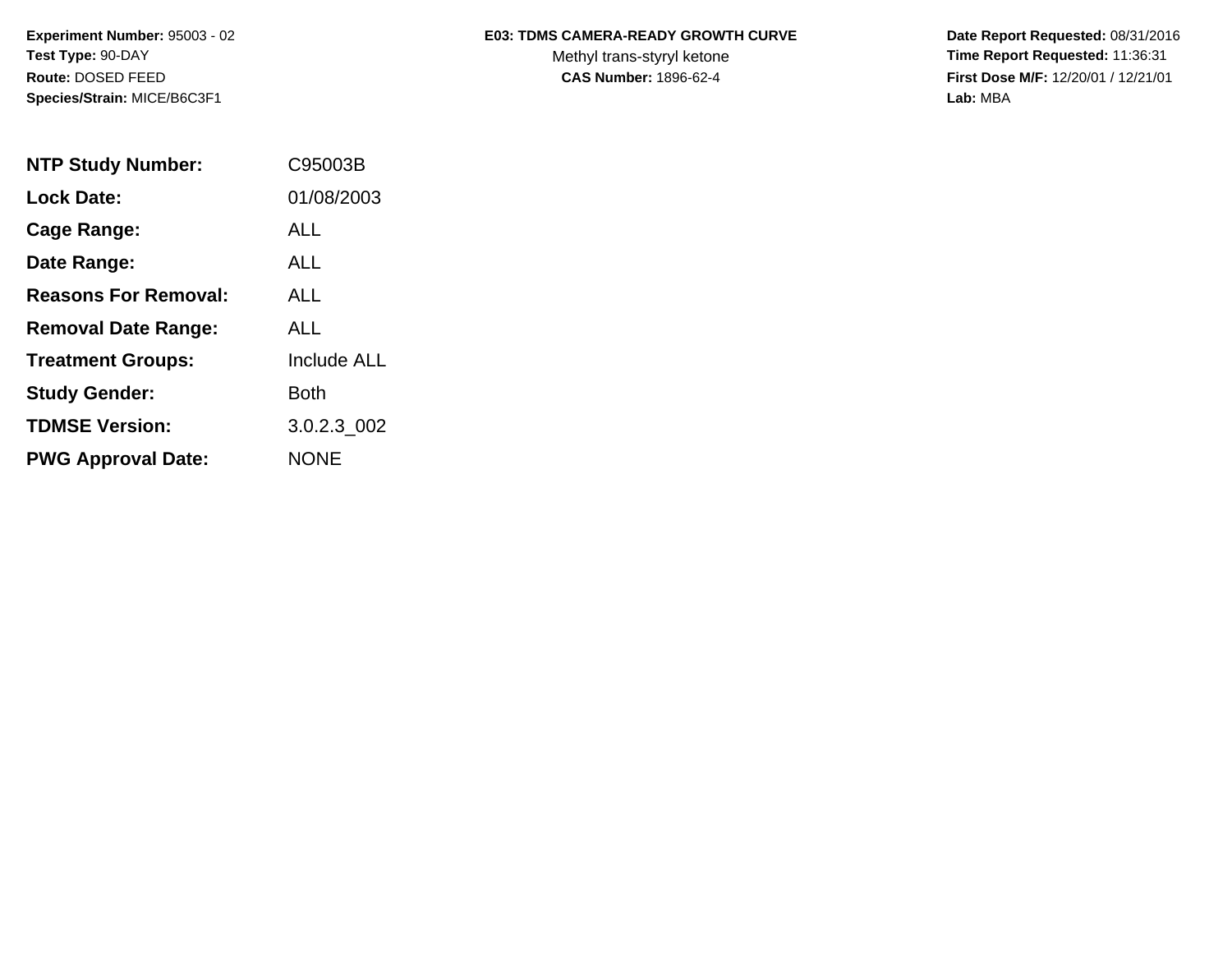**Species/Strain:** MICE/B6C3F1 **Lab:** MBA

## Experiment Number: 95003 - 02 **E03: TDMS CAMERA-READY GROWTH CURVE** Date Report Requested: 08/31/2016

**Test Type: 90-DAY** Methyl trans-styryl ketone **Time Report Requested:** 11:36:31 **Route:** DOSED FEED **CAS Number:** 1896-62-4 **First Dose M/F:** 12/20/01 / 12/21/01